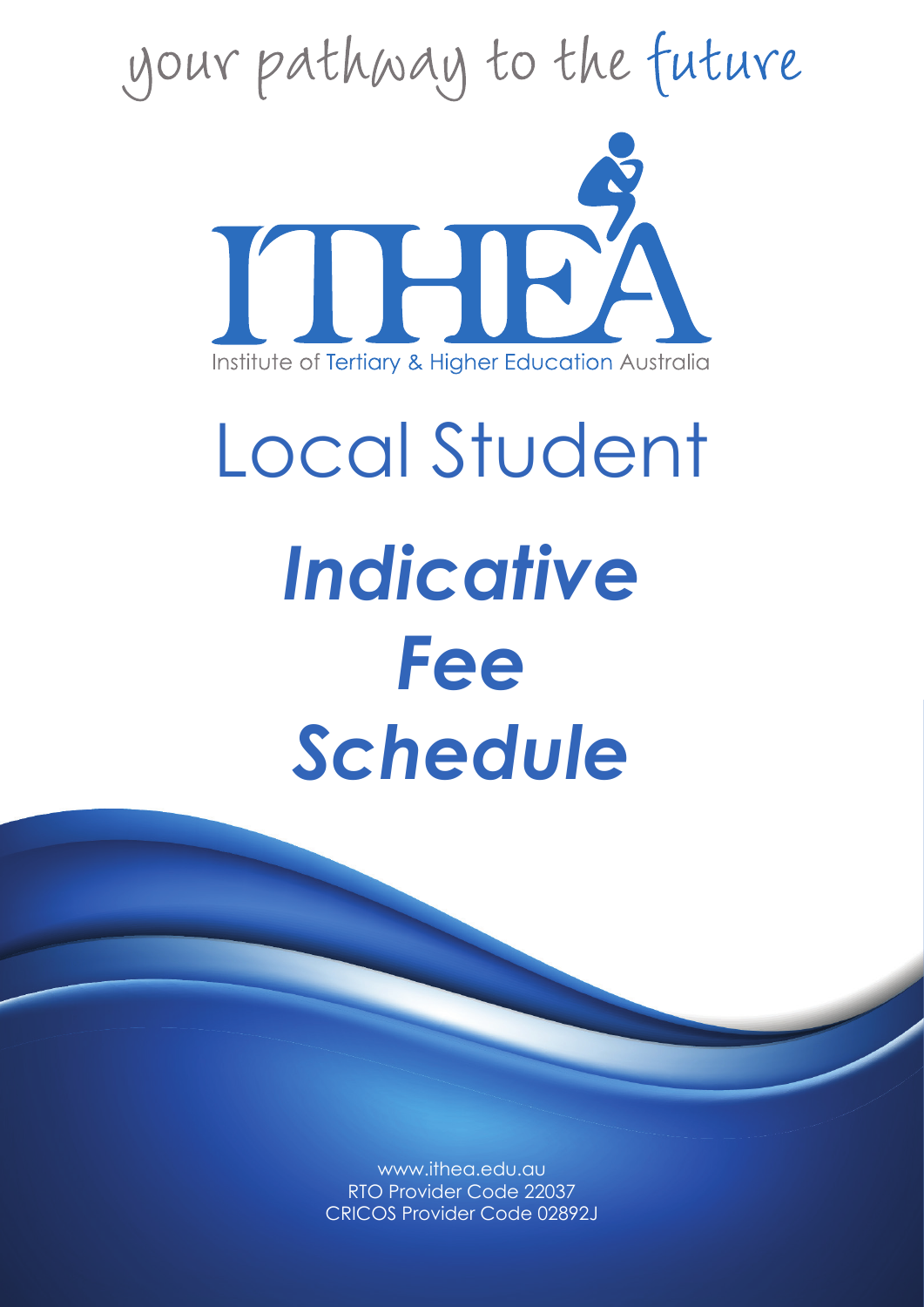## glish mental neality childhood education  $\frac{1}{2}$  early glish mental neuring according of education and early<br>In agencing the services and terminal and terminity services **disability services child, youth and family intervention early engalish community services**<br> **english community services**<br> **lndicative Fee Schedule**<br> **for Local Students - February 2022 early childhoo<sup>d</sup> community services job see**

|                         | <b>Indicative Fee Schedule</b>                    | ELIGIBLE GOVERNMENT SUBSIDISED ENROLMENT(1) - FEE |                                    |                                                       |                                                 |                                                                                        |                                                  |                                                                                       |                                                                                                                 |                                               | FULL FEE FOR SERVICE (2) / RPL (4)                                       |                                               |                           |                    |                                      |
|-------------------------|---------------------------------------------------|---------------------------------------------------|------------------------------------|-------------------------------------------------------|-------------------------------------------------|----------------------------------------------------------------------------------------|--------------------------------------------------|---------------------------------------------------------------------------------------|-----------------------------------------------------------------------------------------------------------------|-----------------------------------------------|--------------------------------------------------------------------------|-----------------------------------------------|---------------------------|--------------------|--------------------------------------|
|                         | for Local Students - February 2022                | NON CONCESSION                                    |                                    |                                                       | CONCESSION (5)                                  |                                                                                        |                                                  | JobTrainer(7)                                                                         |                                                                                                                 |                                               | WHOLE OF COURSE                                                          |                                               |                           |                    |                                      |
| NATIONAL<br>COURSE CODE | <b>COURSE NAME</b>                                | MAX GOV<br>SUBSIDISED<br>HRS(3)                   | <b>NOMINAL</b><br>HRS OF<br>COURSE | <b>2022 HRLY</b><br><b>CONTRIBUTION</b><br>FROM SF \$ | 2022 TOTAL<br><b>CONTRIBUTION</b><br>FROM SF \$ | <b>INDICATIVE</b><br><b>TUITION FEE</b><br>PER NOMINAL TUITION FEE<br>HR <sub>\$</sub> | <b>INDICATIVE</b><br>COURSE<br><b>PAYABLE \$</b> | <b>TOTAL FEE</b><br>PAID NON<br>CONCESSION<br>HOLDER<br>(inc mat<br>fee $\frac{1}{2}$ | CONCESSION<br><b>INDICATIVE</b><br>TUITION FEE<br>PER NOMINAL   PAYABLE \$<br>HR <sub>\$</sub><br>GC, ICI, FW/E | COURSE<br><b>TUITION FEE</b><br>GC, ICI, FW/E | TOTAL FEE PAID<br>CONCESSION<br>HOLDER<br>(inc mat fee)<br>GC, ICI, FW/E | TOTAL FEE PAID<br>JobTrainer<br>(inc mat fee) | MATERIAL<br>FEE \$<br>(6) | FEE FOR SERVICE \$ | FEE FOR SERVICE \$<br>(inc mat fees) |
| 22482VIC                | Course in Initial EAL                             | 430                                               | 430                                | 7.00                                                  | 3010                                            | 0.00                                                                                   | 0.00                                             | 200                                                                                   | 0.00                                                                                                            | 0.00                                          | 200                                                                      | n/a                                           | 200                       | 3010               | 3210                                 |
| 22483VIC                | Course in EAL                                     | 440                                               | 440                                | 7.00                                                  | 3080                                            | 0.00                                                                                   | 0.00                                             | 200                                                                                   | 0.00                                                                                                            | 0.00                                          | 200                                                                      | n/a                                           | 200                       | 3080               | 3280                                 |
| 22484VIC                | Certificate I in EAL (Access)                     | 500                                               | 460                                | 7.00                                                  | 3,220                                           | 0.00                                                                                   | 0.00                                             | 200                                                                                   | 0.00                                                                                                            | 0.00                                          | 200                                                                      | n/a                                           | 200                       | 3220               | 3420                                 |
| 22485VIC                | Certificate II in EAL (Access)                    | 505                                               | 495                                | 7.00                                                  | 3.465                                           | 0.00                                                                                   | 0.00                                             | 200                                                                                   | 0.00                                                                                                            | 0.00                                          | 200                                                                      | n/a                                           | 200                       | 3465               | 3665                                 |
| 22486VIC                | Certificate III in EAL (Access)                   | 500                                               | 490                                | 7.00                                                  | 3.430                                           | 0.00                                                                                   | 0.00                                             | 200                                                                                   | 0.00                                                                                                            | 0.00                                          | 200                                                                      | n/a                                           | 200                       | 3430               | 3630                                 |
| 22487VIC                | Certificate IV in EAL (Access)                    | 610                                               | 535                                | 7.00                                                  | 3745                                            | 0.00                                                                                   | 0.00                                             | 200                                                                                   | 0.00                                                                                                            | 0.00                                          | 200                                                                      | n/a                                           | 200                       | 3745               | 3945                                 |
| 22490VIC                | Certificate IV in EAL (Employment / Professional) | 555                                               | 475                                | 7.00                                                  | 3,325                                           | 0.00                                                                                   | 0.00                                             | 200                                                                                   | 0.00                                                                                                            | 0.00                                          | 200                                                                      | n/a                                           | 200                       | 3325               | 3525                                 |
| 22491VIC                | Certificate III in EAL (Further Study)            | 530                                               | 480                                | 7.00                                                  | 3.360                                           | 0.00                                                                                   | 0.00                                             | 200                                                                                   | 0.00                                                                                                            | 0.00                                          | 200                                                                      | n/a                                           | 200                       | 3360               | 3560                                 |
| 22492VIC                | Certificate IV in EAL (Further Study)             | 540                                               | 505                                | 7.00                                                  | 3535                                            | 0.00                                                                                   | 0.00                                             | 200                                                                                   | 0.00                                                                                                            | 0.00                                          | 200                                                                      | n/a                                           | 200                       | 3535               | 3735                                 |
| BSB30120                | Certificate III in Business                       | n/a                                               | 475                                | n/a                                                   | n/a                                             | n/a                                                                                    | n/a                                              | n/a                                                                                   | n/a                                                                                                             | n/a                                           | n/a                                                                      | n/a                                           | 200                       | 3347.50            | 3547.50                              |
| BSB40120                | Certificate IV in Business                        | n/a                                               | 540                                | n/a                                                   | n/a                                             | n/a                                                                                    | n/a                                              | n/a                                                                                   | n/a                                                                                                             | n/a                                           | n/a                                                                      | n/a                                           | 200                       | 3802.50            | 4002.50                              |
| BSB50120                | Diploma of Business                               | n/a                                               | 480                                | n/a                                                   | n/a                                             | n/a                                                                                    | n/a                                              | n/a                                                                                   | n/a                                                                                                             | n/a                                           | n/a                                                                      | n/a                                           | 400                       | 4420               | 4820                                 |
| BSB60120                | Advanced Diploma of Business                      | n/a                                               | 510                                | n/a                                                   | n/a                                             | n/a                                                                                    | n/a                                              | n/a                                                                                   | n/a                                                                                                             | n/a                                           | n/a                                                                      | n/a                                           | 400                       | 3965               | 4365                                 |
| BSB40520                | Certificate IV in Leadership and Management       | n/a                                               | 575                                | n/a                                                   | n/a                                             | n/a                                                                                    | n/a                                              | n/a                                                                                   | n/a                                                                                                             | n/a                                           | n/a                                                                      | n/a                                           | 200                       | 3737.50            | 3937.50                              |
| <b>BSB50420</b>         | Diploma of Leadership and Management              | n/a                                               | 720                                | n/a                                                   | n/a                                             | n/a                                                                                    | n/a                                              | n/a                                                                                   | n/a                                                                                                             | n/a                                           | n/a                                                                      | n/a                                           | 400                       | 4680               | 5080                                 |

Cooling-off period: Students are able to change their mind and cancel their intended training. A cooling off period of 3 business days applies from the the date they complete and sign their enrolment documentation.

1) Students who meet government funded training criteria. This includes Skills First Funding and the JobTrainer Fund. These students are only required to pay a student tuition fee and material fee (where required), and the subsidise up to the 'Maximum Govt Subsidised Hrs' in the chosen course. 2) Students who do not meet the government funding eligibility requirements are required to pay all course costs and material fees required for their hours to deliver the course. The student tuition fees are indicative only and subject to change given individual circumstances at enrolment. Additional fees may apply such as student services and amenity fees. This Trainin disabilities are encouraged to apply 4) RPL (Recognition of Prior Learning). 5) Concessions: Depending on your circumstances you may be eligible for a concession - which will reduce any fees you may need to pay. Concession below Diploma level and for training at any level, including at Diploma level and above for Indigenous students. Fee Waiver/Exemption: Some Students may be eligible for Fee Waiver/Exemption. Tuition Fee will be waived for Initiative, FW/E - Fee Waiver/Exemption. (6) Material Fees are not refundable after the cooling off period. (7) Under JobTrainer, eligible students will pay only 20 per cent of the listed tuition fee.

General Definitions: SF - Skills First Program (Department of Education and Training)

**Institute of Tertiary & Higher Education Australia (ITHEA) This training is delivered with Victorian and Commonwealth Government funding People with disabilities are encouraged to apply**

**Institute of Tertiary & Higher Education Australia (ITHEA) Level 11, 168 Lonsdale Street, Melbourne, 3000 RTO Number: 22037 CRICOS Provider Code: 02892J** **Institute of Tertiary & Higher Education Australia (ITHEA) Tel: 03 9650 3900 Fax: 03 9650 3199 Email: info@ithea.edu.au Web: www.ithea.edu.au**

**Pg 1 of 2**